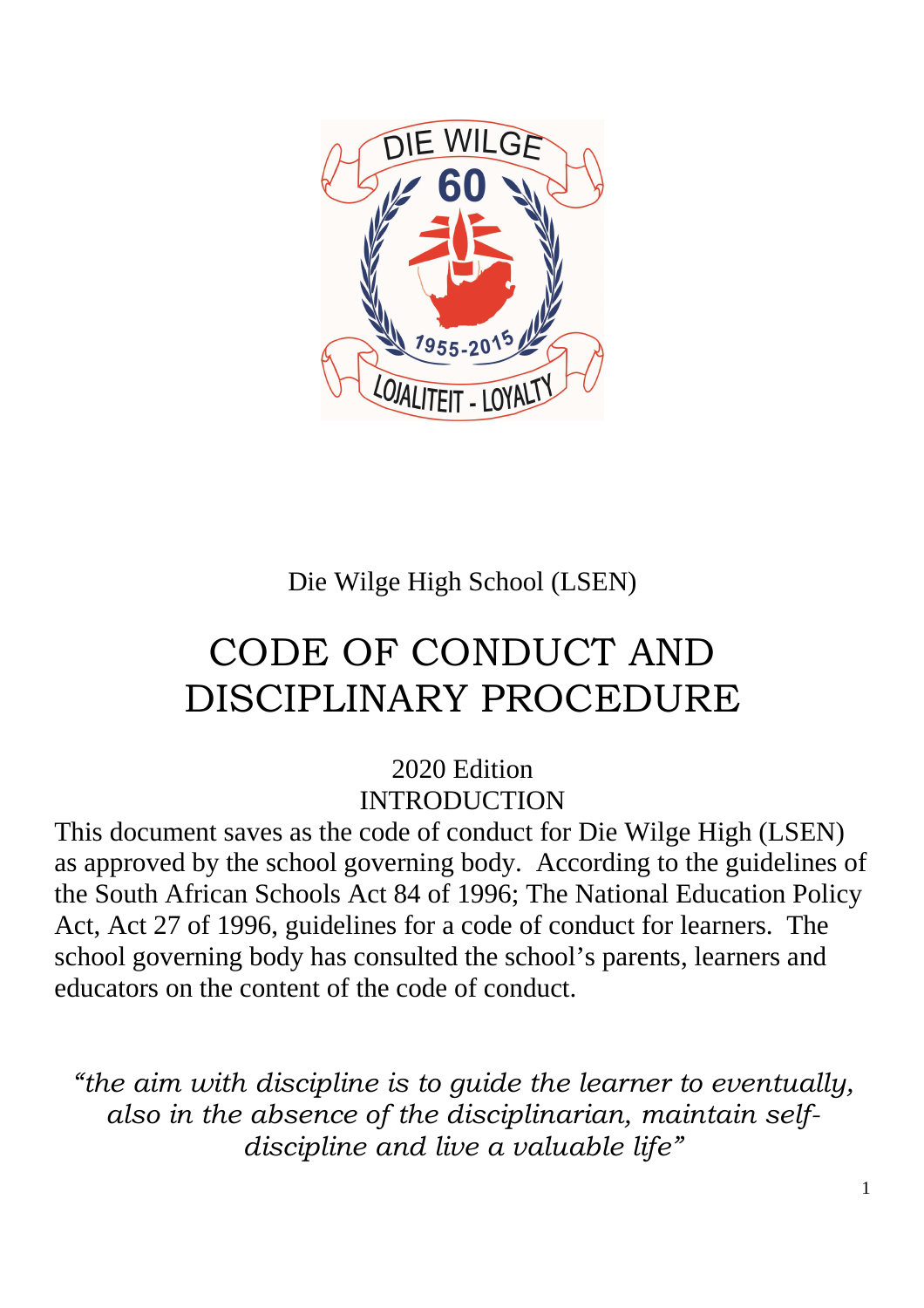# *"the focus must invariably be on the desired conduct and not on the corrective measures as such"*

PAGE 1 of 19

On signing the document you declare that you accept all 16 of the pages as legal and executable. It is the responsibility of the parent/guardian to make sure that the school has the correct contact number at all times in order for you to be kept up to date on your child's behavior. You will receive a sms when the rules of category B and C are broken by your child.

# **CONTENTS**

| INTRODUCTION $\ldots$ $\ldots$ $\ldots$ $\ldots$ $\ldots$ $\ldots$ $\ldots$ $\ldots$ $\ldots$ $\ldots$ $\ldots$ $\ldots$ $\ldots$ $\ldots$ $\ldots$ $\ldots$ $\ldots$ $\ldots$ $\ldots$ $\ldots$ $\ldots$ $\ldots$ $\ldots$ $\ldots$ $\ldots$ $\ldots$ $\ldots$ $\ldots$ $\ldots$ $\ldots$ $\ldots$ $\ldots$ $\ldots$ $\ldots$ $\ldots$ |  |
|-----------------------------------------------------------------------------------------------------------------------------------------------------------------------------------------------------------------------------------------------------------------------------------------------------------------------------------------|--|
|                                                                                                                                                                                                                                                                                                                                         |  |
|                                                                                                                                                                                                                                                                                                                                         |  |
|                                                                                                                                                                                                                                                                                                                                         |  |
|                                                                                                                                                                                                                                                                                                                                         |  |
|                                                                                                                                                                                                                                                                                                                                         |  |
|                                                                                                                                                                                                                                                                                                                                         |  |
|                                                                                                                                                                                                                                                                                                                                         |  |

| Revised by:            | Mr. P. Knoetze |                             |   |
|------------------------|----------------|-----------------------------|---|
|                        | Mrs. Havenga   |                             |   |
| Confirmed:             |                | Mr. Mojapele (SGB Chairman) |   |
| Witnesses SGB Members: |                | 1.                          |   |
|                        |                | 2.                          |   |
|                        |                | 3.                          |   |
|                        |                |                             | ∍ |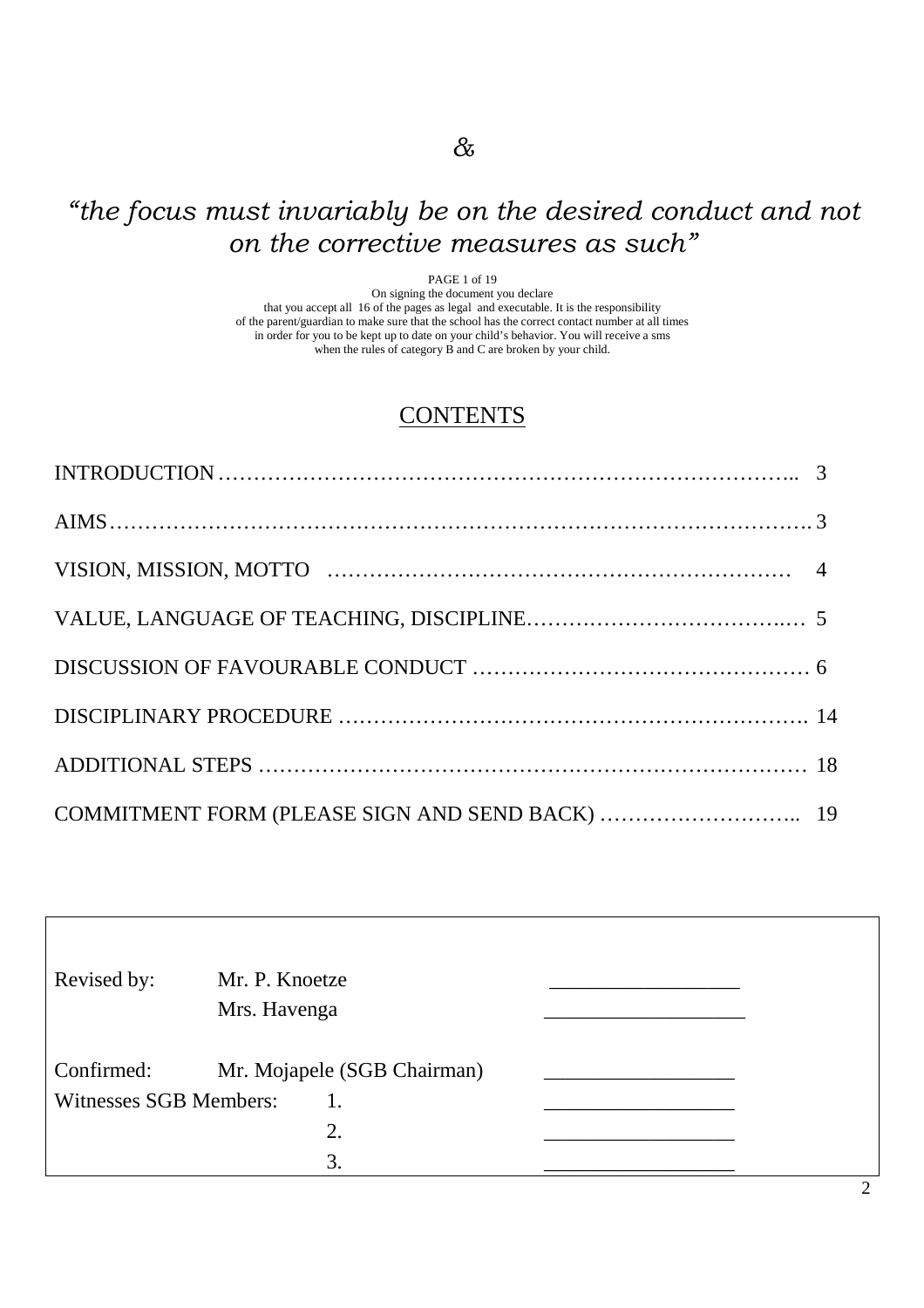| 4. |  |
|----|--|
| 5. |  |
| 6. |  |
| 7. |  |
| 8. |  |
| 9. |  |
|    |  |
|    |  |
|    |  |

# **INTRODUCTION**

This document serves as the code of conduct for Die Wilge High (LSEN) as approved by the school governing body. According to the guidelines of the South African Schools Act 84 of 1996, guidelines for a code of conduct for learners. The school governing body has consulted the school's parents, learners and educators on the content of the code of conduct.

# AIMS WITH THE CODE OF CONDUCT

- To maintain a disciplined, orderly, meaningful and safe school environment conducive to effective and optimal facilitation of learning.
- To serve as a clear guideline towards favorable conduct and to guide corrective steps in the event of unacceptable conduct.
- To incorporate principles contained in the Constitution of the Republic of South Africa, 1996 (*inter alia*, democracy, human rights, transparency) at school.
- To state correct way of the communication channels, problem approach and procedures of a fair hearing.
- To promote group cohesion, cooperation and healthy pride at school.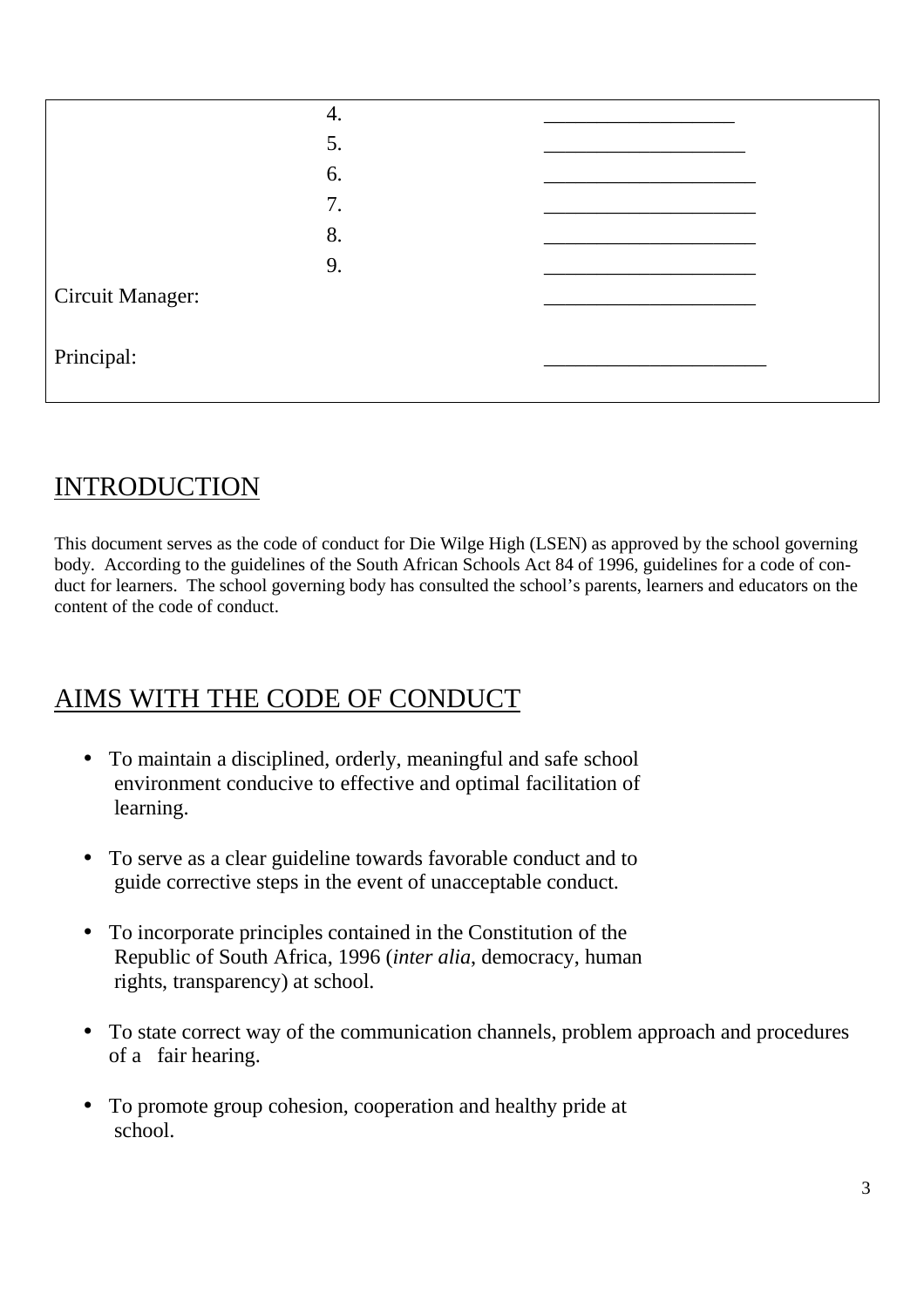• To create room for maximizing the individual's opportunity to develop as a worthy being.

# SECTION A

# 3A) VISI0N

To develop mild to moderate intellectual challenged learners to become responsible adults, through inclusive education that is responsive to the need of all the learners for them to develop active and creative minds, a sense of understanding and compassion for others and the courage to act on their beliefs.

# 3B) MISSION

To provide high quality and basic education for high learner achievement as well as sport development nation building and social cohesion and understanding of diversity play an active role in the economic cycle.

# 4) MOTTO AND SLOGAN

This school's slogan is *LOYALTY***.**

It is expected of each one to display loyalty to The Creator, and to himself/herself the society and community within which he/she functions and the school.

Oxford Advanced Learner's Dictionary (Oxford University Press: 1995) enters *loyalty* as **"the quality of being true and faithful in one's support of somebody or something".**  Nuttall's Standard Dictionary (London) explains the word as; "devotion and fidelity to a trust, a principle, a superior, etc."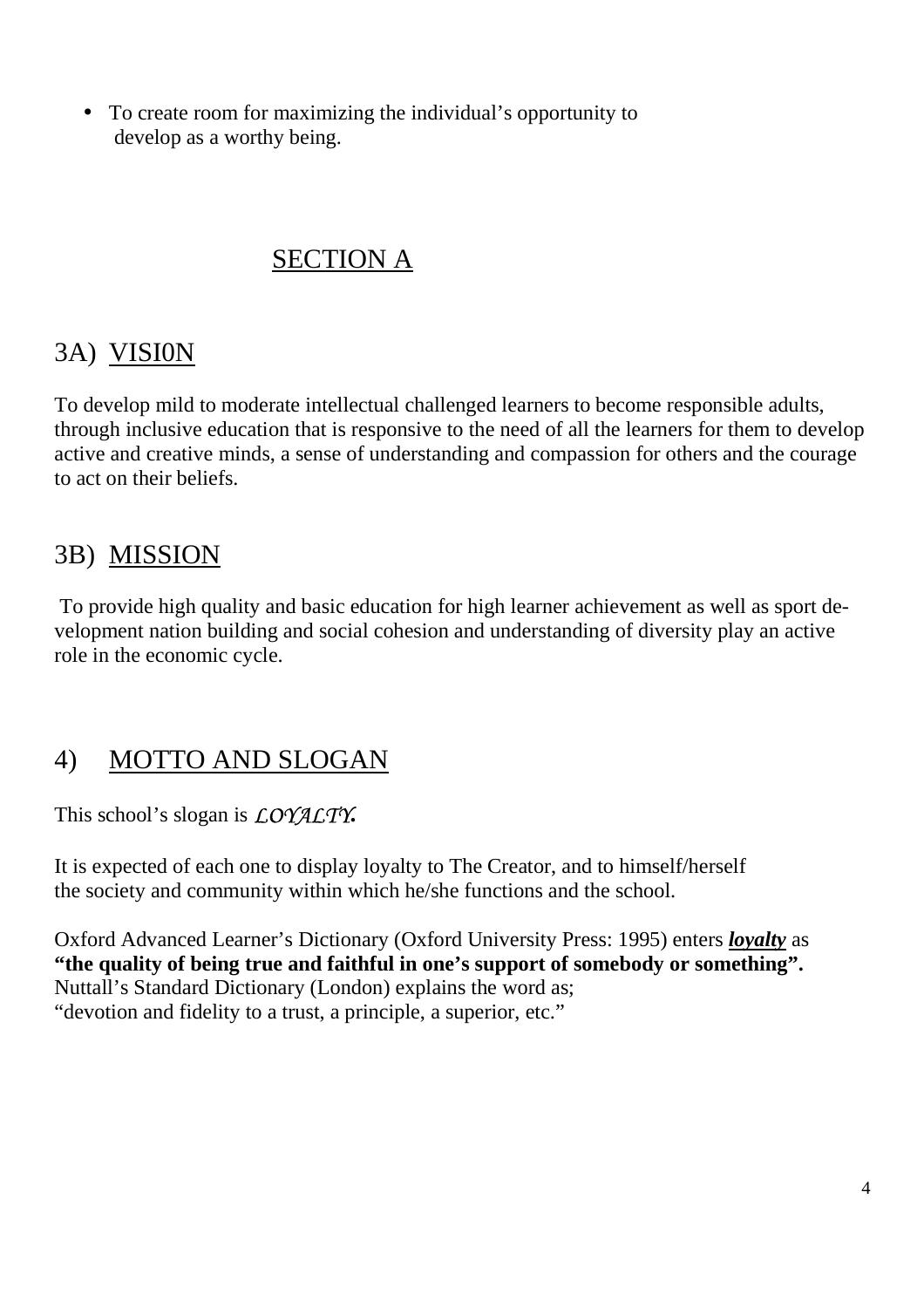# 5) VALUES

### **The following values will form the foundation of Die Wilge High School (LSEN):**

Self-discipline Pride Loyalty Respect Neatness Exemplary Integrity Honesty Humanity Goal driven Involvement

# 6) LANGUAGE OF TEACHING AND LEARNING:

Die Wilge High School presents all subjects in Afrikaans or English. Afrikaans and English are also the languages of communication for any school-related matters, including issues of discipline.

# 7) DISCIPLINE IS THE RESPONSIBILITY OF;

- SGB
- The Parents
- The individual learner
- The school leaders
- The class leaders
- The staff
- The SMT and
- The Principal

Note well:

According to the South African Schools Act (SASA) 6.1 the parent or guardian is responsible for the learner's (child) behavior and such must attend the disciplinary hearing. Failing to do so will result in the postponement of the hearing, while the child is still at home, if the parent/guardians are NOT present at the second hearing, the learner will be disciplined and punished according to the procedures in LEVELS OF DISCIPLINARY AC-TION. Parents/Guardians must please NOTE that the school and hostel have CCTV cameras and the recorded evidence can be used as evidence at disciplinary.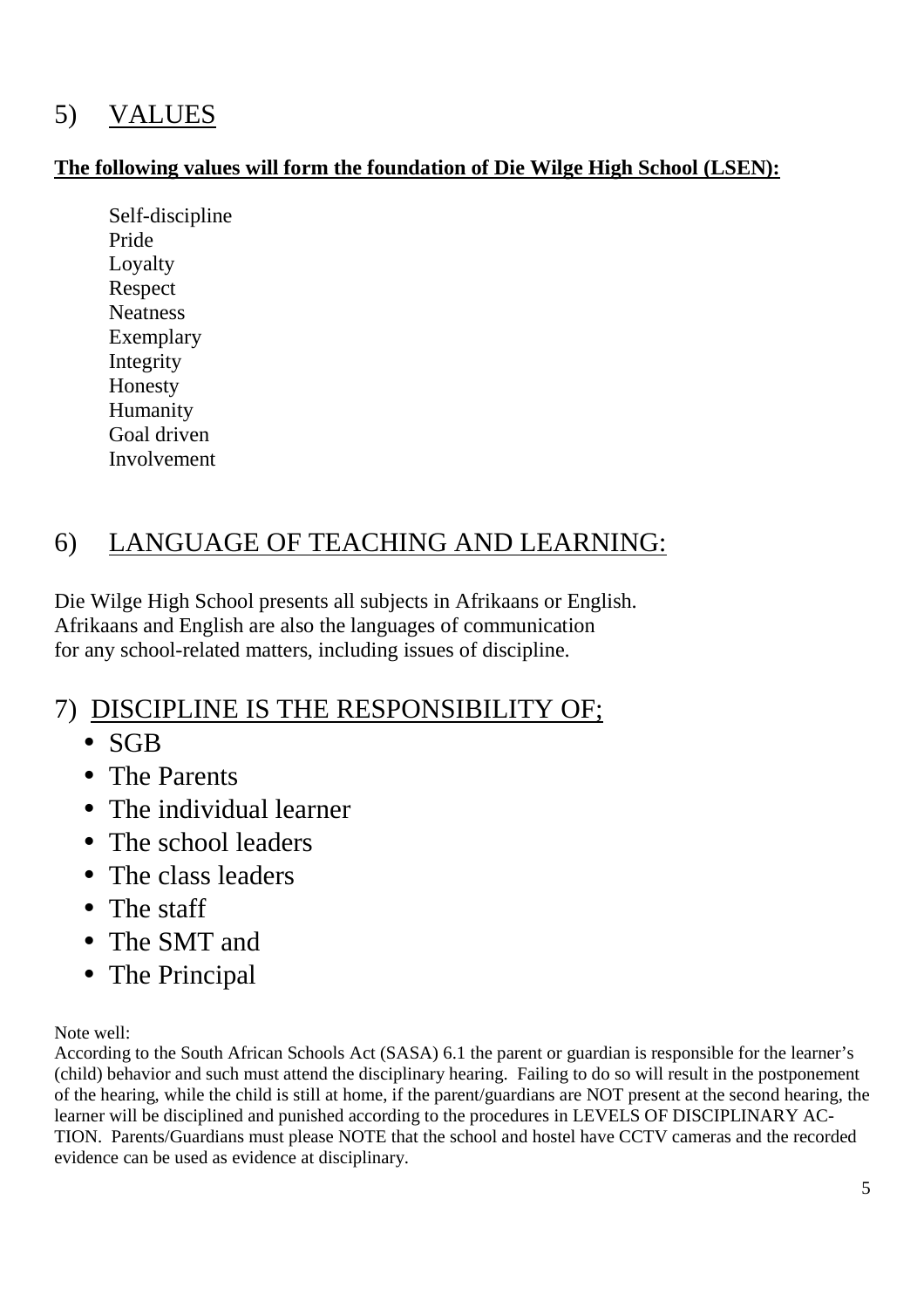# SECTION B

# 8) DISCUSSION OF FAVOURABLE CONDUCT

# ATTENDANCE:

- All learners must attend classes according to the timetable.
- All learners must arrive on time for each class.
- If a learner has a valid reason for being absent (e.g. ill), the parents must telephone the school or send a letter.
- An official letter from a medical doctor is required if absent for more than 3 days or during examinations or test days.
- If a learner has been absent it is his/her responsibility to determine what work has been done and to catch up accordingly.
- NB: If a learner has been absent without proof of a valid reason for more **than 21 days** per
- School term, **he/she may be removed from the register. (Refer to SASSA)**
- During the stipulated school hours a learner may not leave the school grounds or go to the hostel without written permission.
- \* A learner who has to leave the school grounds for a valid reason, must submit an appropriate letter from the parents and for the principal's attention the day before the event.
- \* Learners must join their year groups every morning.
- \* Between classes learners must walk directly from one classroom to the next.
- \* A learner may not be late for next commencement of class.
- \* A learner may not be absent from a class without the teacher's permission.
- \* A learner may not cease school attendance without the necessary pre-arrangements.
- \* Learners must be quiet at all times.
- \* Only one learner at a time, in possession of a beffy, may be outside the classroom during class time.
- \* Learners must be at school 15 minutes before commencement of classes and must have left the grounds 15 minutes after the end of the school day.

\* **NB\* In the morning learners must move directly to the turnstile gate next to gate and enter using their thumb print. Only one learner may enter at a time. A learner may enter the gate only once a day. Learners must enter the school grounds at GATE 1 and NOT through the main gate where the vehicles enter. No bicycles will be allowed to enter at the main gate. Should it be raining, Gate 3 will be opened in the afternoon for learners to leave the school grounds after school hours.**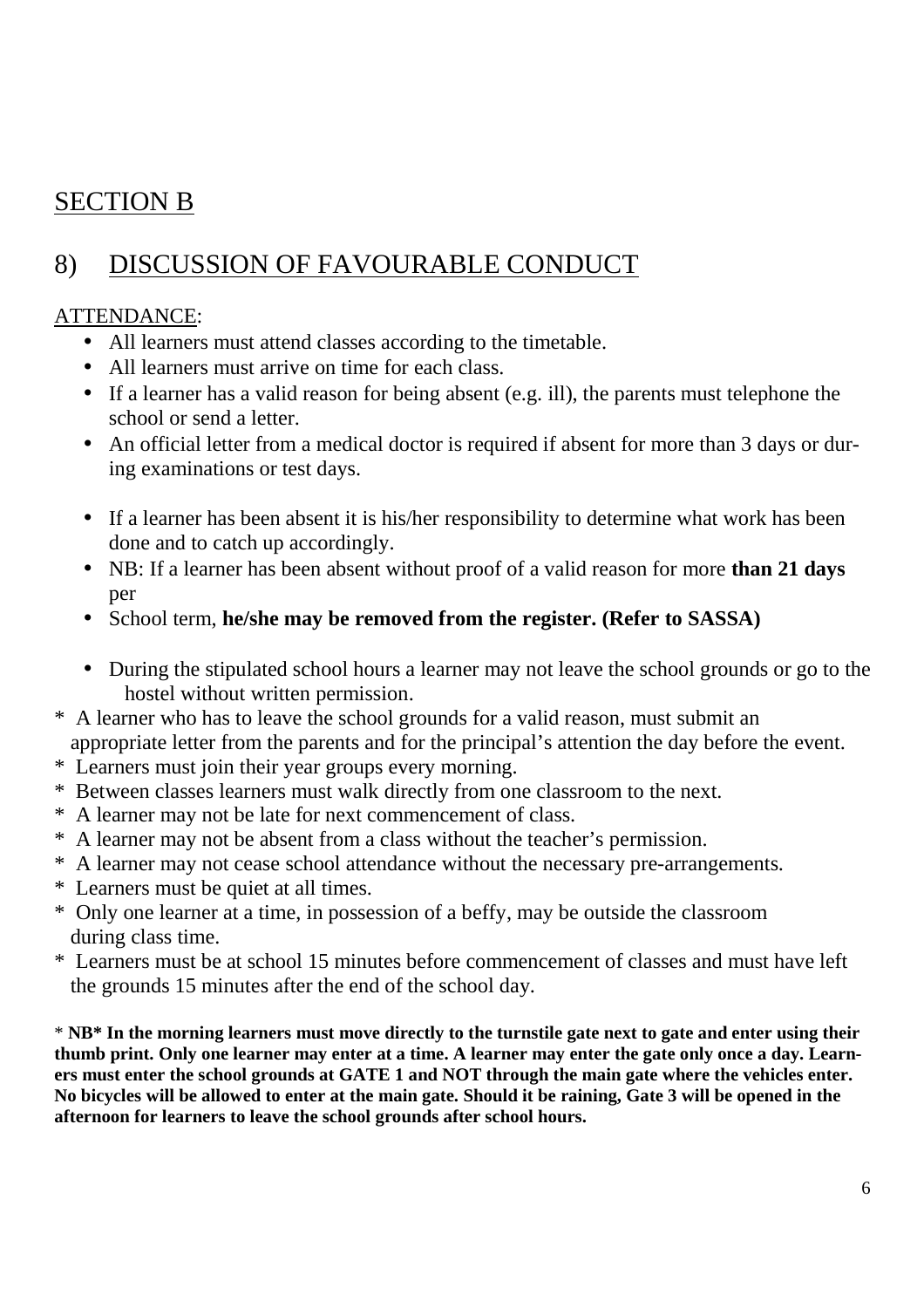### CLASSROOMS:

- \* Learners must obey the classroom policy daily.
- \* A learner's behaviour must be beneficial to other learners' learning process.
- \* A learner's behaviour may in no way interfere with the learning process of other learners.
- \* Learners must pay attention and obediently execute a teacher's reasonable instructions.
- \* Each learner must complete classroom work to the best of his or her ability.
- \* Learners must take notes about homework and must complete such homework as required.
- \* Learners may not use mobile phones in the classroom.
- \* **No sound from cell phones may be heard in a classroom and neither may ear-phones or head-phones be used or seen during school hours (this includes break-time)**

#### **\* If a learner has a cellphone at school, the school WILL NOT be held responsible, be held liable nor investigate a phone that is stolen or goes missing!!!**

- \* Learners are not at all allowed to write, draw or scratch against any school property, e.g. desks, tables, walls, etc.
- \* Learners may not damage school property in any way whatsoever.
- \* Learners who have been distributed among other groups because of an absent teacher, must continue quietly within that group.
- \* No persons other than those belonging there according to class registers and school arrangements, may enter the classrooms.
- \* In no way may a learner threaten or harm teachers or other learners, or be a risk to their safety or deprive them of their human rights.
- \* Learners may display no form of discrimination or racism at school.
- \* Each learner is co-responsible for keeping classrooms clean and neat.
- \* Learners must bring along their own stationery to school and assume responsibility for such possessions.
- \* Learners who bring along valuable possessions to school, e.g. mobile telephones, watches, money, must themselves take responsibility for such personal possessions.
- \* Learners may not eat or drink in classrooms, except for bottled water only.
- \* Learners may not move about inside a classroom at own will.
- \* If a teacher is not in the classroom, learners must remain seated and continue quietly with work and comply with the class leader's reasonable requests.
- \* No weapons, of whatever kind, are allowed in classrooms.
- \* Pornography and related material may not enter a classroom and neither may indecent or obscene messages be expressed or circulated.
- \* No base language or swearing may be used in classrooms.
- \* Learners must use the language of teaching in the classroom (*i.e.* Afrikaans/English).
- \* No addiction-related substances are allowed inside a classroom.
- \* Correct school uniform, tidiness, politeness and proper behaviour are expected at all times.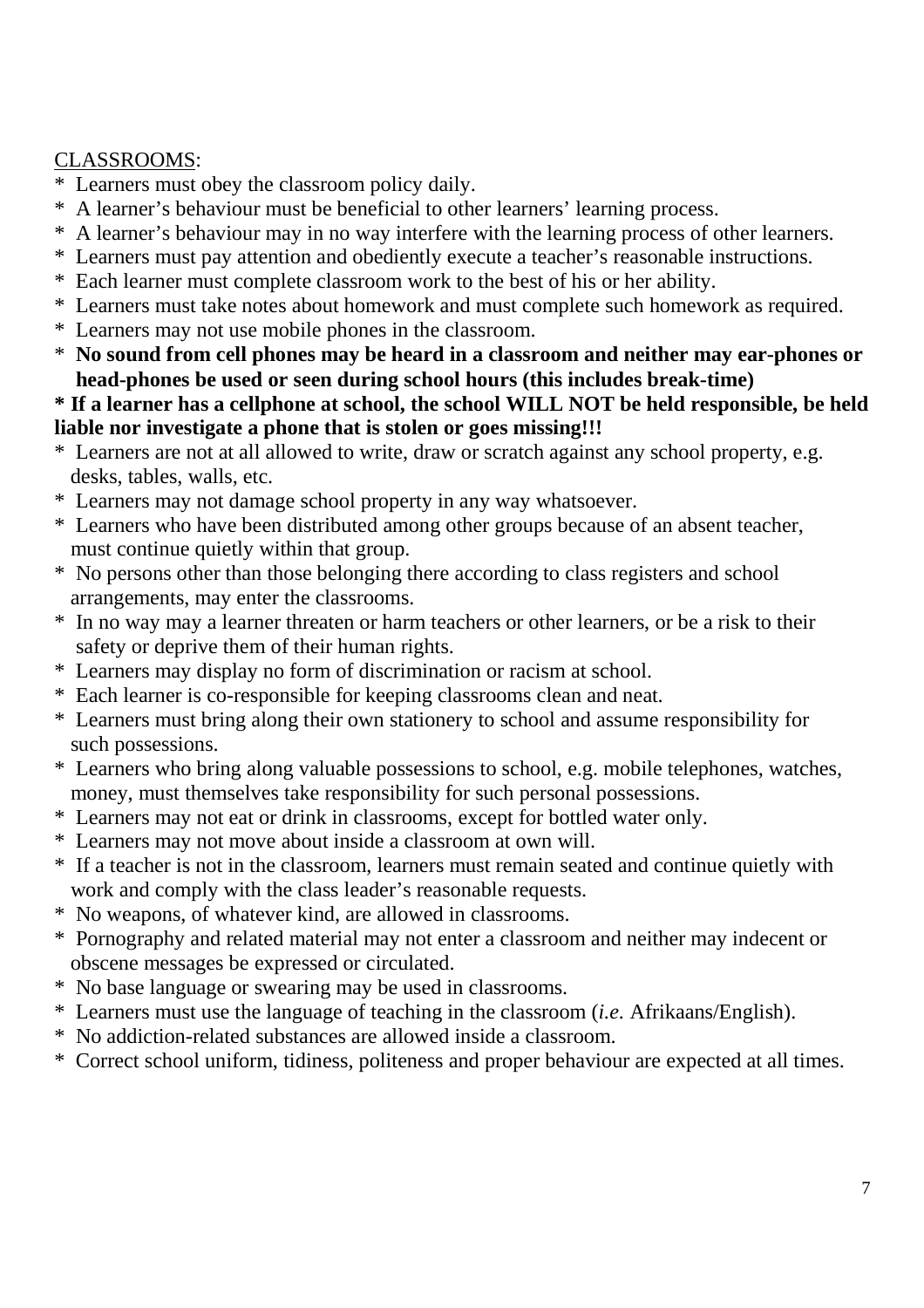# SCHOOL HALL:

- Silence must be maintained, unless a specific and announced activity is taking place.
- \* Orderliness and promptness are expected during attendance.
- \* Correct school uniform, tidiness and politeness are expected.
- \* Learners line up outside in class groups until they are requested to enter. They do so under supervision in an orderly way.
- \* During the opening procedure learners are expected to sit upright and without talking or sleeping.
- \* **The gr. 10 boys start to fill the hall from the front, with the O1 boys at the back.**

# OFFICES:

- \* Learners may not go to the office during school hours (except during break) **if they are accompanied by a prefect or a teacher. The security gate may only be used by staff.**
- \* Learners may not use the office areas as a passage.

\* Learners may not use the cloakrooms allocated to teachers. Staff members and adult visitors ONLY!

- \* Silence must be maintained in and around the offices.
- \* Learners MAY NOT wait for parents in the main office. Wait in the passage in front of Office number 13 (Deputy Principal) for parents.

# SCHOOL GROUNDS:

- \* Each learner has to assume co-responsibility for tidiness and care with regard to bathrooms, classroom surroundings, buildings, sports fields and grounds.
- \* No weapons are allowed within the school grounds.
- \* No pornography-related material or obscene messages are allowed within the school area.
- \* No swearing or foul language is allowed within the school area.
- \* No addiction-related substances may enter the school grounds (see addendum A: Drug policy)
- \* No form of discrimination or racism may take place.
- \* No vandalism or intimidation is allowed on the school grounds.
- \* No plants or lawn may be damaged and paths for walking must be used to secure the safe growth of these.
- \* Learners may use only certain indicated areas ('play areas') before school and during break.
- \* Before school and during break learners may not be inside any classroom or the hall or at the bicycle shed without supervision.
- \* Boys must use the cloakrooms intended for boys (NO eating or drinking in cloakrooms)
- \* Girls must use the cloakrooms intended for girls (NO eating or drinking in cloakrooms)
- \* Learners may not drive a car or ride a motor cycle on the school grounds without pre-arranged permission from the principal/acting principal.
- \* No vehicles may enter the school grounds without pre-arranged permission to pick up or bring learners. Right of admission reserved.
- \* Learners may not receive visitors/guests on the school grounds without pre-arranged permission from the principal/acting principal.
- \* Any visitors (e.g. parents) must first report at the office.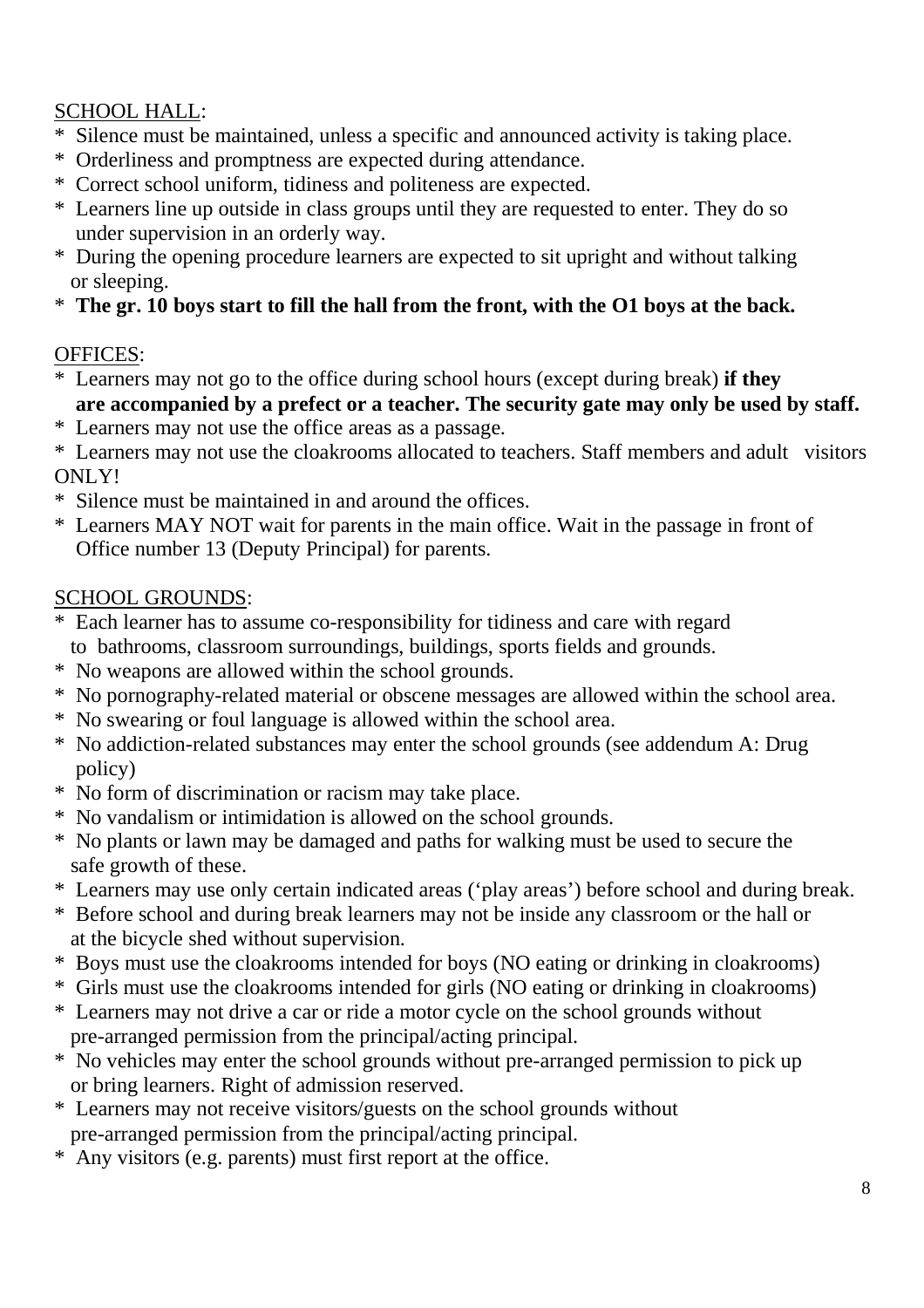- \* Any injury must be reported immediately to the member of staff on duty.
- \* More serious injuries are referred to the office and first-aid members.
- \* Before school and during break times learners must remain within groups and make certain that they know where the prefects or teachers on duty are in order to report unwanted or threatening behaviour without delay.
- \* Correct school uniform, tidiness and politeness are expected without exception.
- \* As soon as the bell indicates the end of break learners must move directly to their different classrooms.
- \* **NB\* No selling of products/articles is allowed on the school grounds or in classrooms unless pre-arranged and with permission from the principal. The tuck-shop ('snoepie') only is justified in the selling of products/articles on the site. The products will be confiscated and parents will be informed.**

# INJURIES AND ILLNESS DURING SCHOOL HOURS:

- \* Serious injuries are reported immediately at the office and referred to members of staff trained in first aid.
- \* Promptly report any injury before school hours or during break to teacher on duty.
- \* Any injury within a classroom must be reported without delay to the teacher there or the nearest teacher.
- \* Illness before school or during break must be reported to the teacher on duty.
- \* A learner who feels ill during class time must report to the teacher involved or the nearest teacher.
- \* More serious cases of illness must be reported at the office and those trained in first aid may assist.
- \* The school cannot assume responsibility for injuries or adverse conditions resulting from a learner's own indiscreet behaviour or failure to adhere to school rules.
- \* An injured or ill learner may be fetched at school by the parents only or, if otherwise, not without the parents' permission and signing out in the leave register at the office.
- \* A learner that is ill may only with the permission of a teacher, HOD or Deputy Principal lay on the bed to wait for a parent or driver to be transported home. The name of the learner as well as the reason must be written on the white-board.
- \* A learner who prefers or needs to leave the school grounds as a result of illness or an injury may do so only after written permission from the principal/acting principal has been obtained.
- \* Immediately inform teacher on duty if in danger, subjected to threats or intimidation before school or during break.
- \* Immediately inform teacher if in danger, subjected to threats/intimidation in a classroom.
- \* No learner may physically or emotionally harm any other learner or any member of staff.
- \* No medication (orally) may be given to a learners unless the parent has given a letter of consent.
- \* Use of illegal substances, e.g. dagga, narcotics, cigarettes etc.: (Refer to drug policy).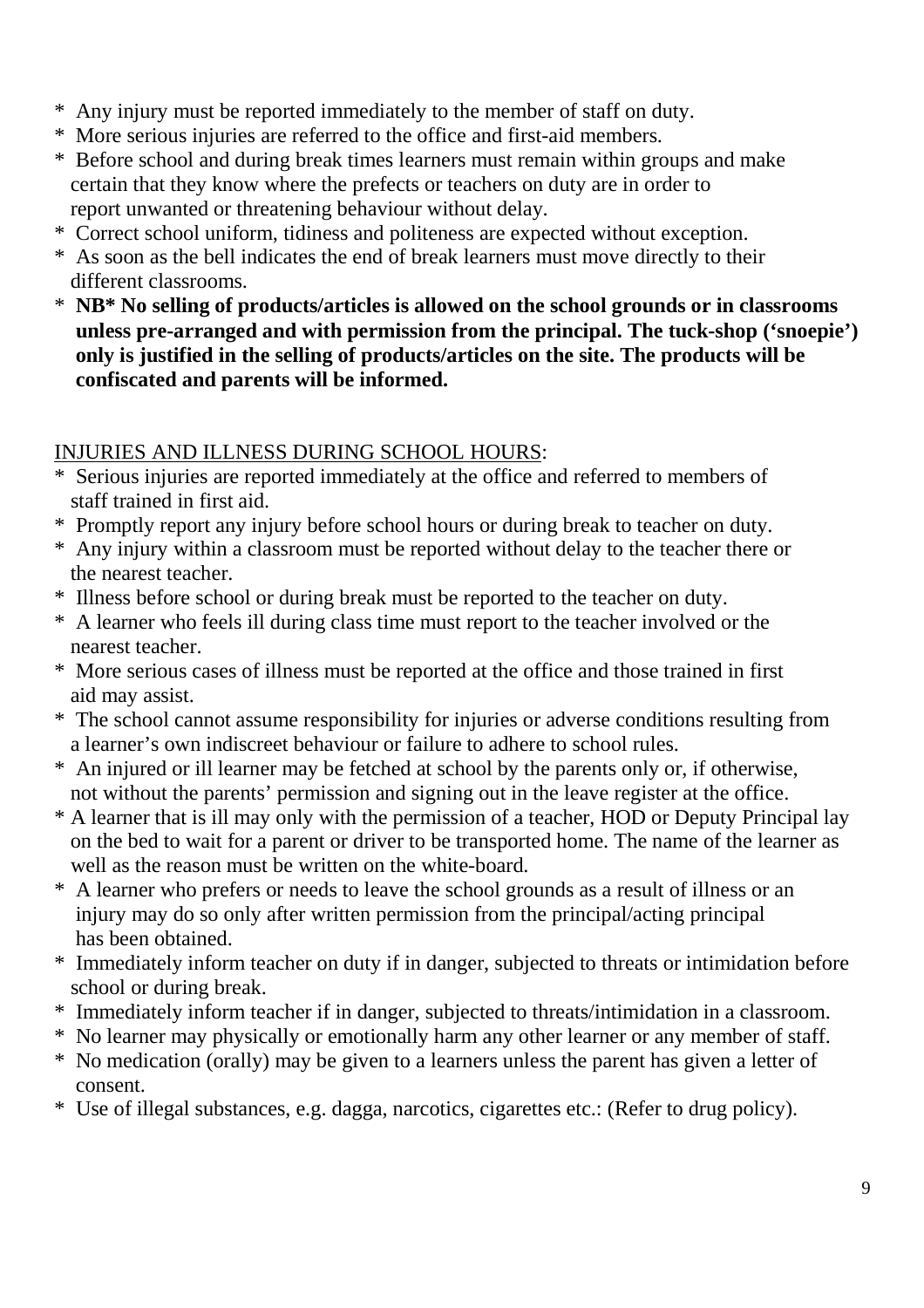# **SUMMER SCHOOL UNIFORM:**

| <b>BOYS</b>                                                                                      | <b>GIRLS</b>                                                               |  |
|--------------------------------------------------------------------------------------------------|----------------------------------------------------------------------------|--|
| Grey pants/trousers - long or short                                                              | Navy A-line skirt (not shorter than 15cm                                   |  |
|                                                                                                  | above knee when standing on knees).                                        |  |
| Short-sleeved white shirt ('long-sleeved'                                                        | Full-length tailored navy school pants instead                             |  |
| white shirt rolled back                                                                          | of skirt.                                                                  |  |
|                                                                                                  |                                                                            |  |
| A t-shirt worn underneath may not be visible                                                     | Short-sleeved white shirt (long sleeves to be<br>rolled back above elbows. |  |
| in any way.                                                                                      |                                                                            |  |
| Shirt must be tucked away inside                                                                 | A specific check blouse, for sale at the school,                           |  |
| pants/trousers.                                                                                  | will later on become compulsory.                                           |  |
| Black school shoes (no buckles/clasps). NO                                                       | A t-shirt worn underneath may in no way be                                 |  |
| takkies will be allowed.                                                                         | visible.                                                                   |  |
| School tie/award-of-honor tie (optional) but                                                     | Shirt must be neatly tucked away.                                          |  |
| together with fully buttoned white shirt                                                         |                                                                            |  |
| Sleeveless navy pullover (optional).                                                             | White socks (striped in school colors) or grey                             |  |
|                                                                                                  | bobby socks as worn for winter.                                            |  |
| No jewelry. Watches are allowed as well as                                                       | Black school shoes. NO takkies will be al-                                 |  |
| standard bands or discs indicating a warning<br>of allergies or exceptional conditions that have | lowed.                                                                     |  |
| to be noted.                                                                                     |                                                                            |  |
|                                                                                                  |                                                                            |  |
| No cozy caps or peaked caps are part of the                                                      | Navy sleeveless pullover over tucked-in shirt.                             |  |
| school uniform.                                                                                  |                                                                            |  |
| No make-up or nail polish                                                                        | School tie/award-of-honor tie, white shirt but-                            |  |
|                                                                                                  | toned up to the last top button.                                           |  |
| According to Industrial Law overalls are com-                                                    | Watches are allowed as well as standard bands                              |  |
| pulsory in centers for practical training.                                                       | or discs to indicate warnings of allergies or                              |  |
|                                                                                                  | specific conditions that have to be taken note                             |  |
|                                                                                                  | of.                                                                        |  |
| Overalls are not worn at the scholastic section                                                  |                                                                            |  |
| Award-of-honor school blazers/provincial                                                         | No pendants, bracelets or pierced tongue or-                               |  |
| blazers may be worn on Mondays.                                                                  | naments. Only one pierced hole per ear may                                 |  |
|                                                                                                  | be used to insert a small round knob or an ear-                            |  |
|                                                                                                  | ring (silver or gold without gems) not wider                               |  |
|                                                                                                  | than 15mm in diameter. A small signet-ring                                 |  |
|                                                                                                  | may be worn.                                                               |  |
|                                                                                                  |                                                                            |  |
|                                                                                                  | Watches are allowed as well as standard bands                              |  |
|                                                                                                  | or discs to indicate warnings of allergies or                              |  |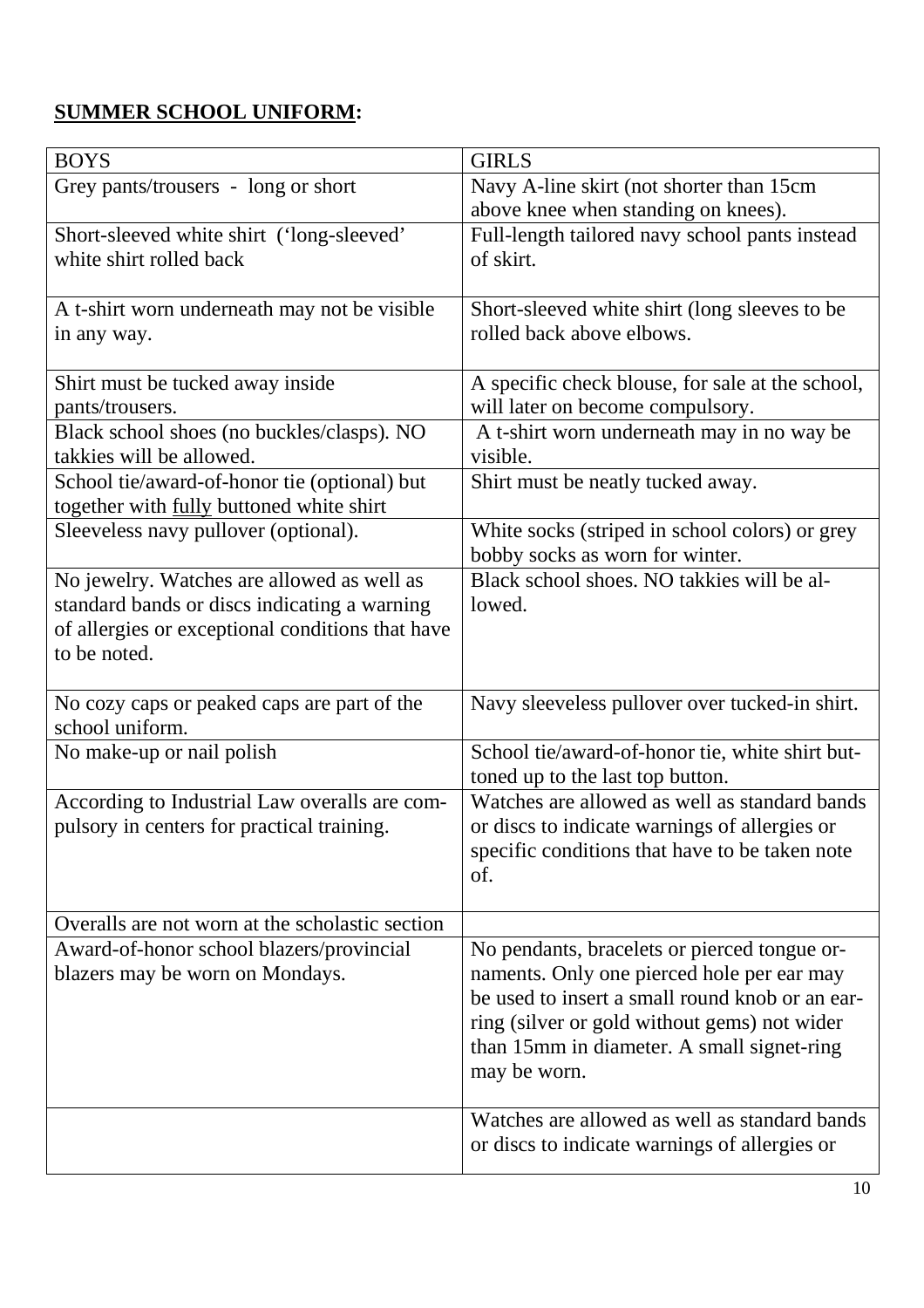| specific conditions that have to be taken note<br>of.                          |
|--------------------------------------------------------------------------------|
| No cozy caps or peaked caps are allowed.                                       |
| No make-up colorless (transparent) nail polish<br>only                         |
| Award of honor-blazers as well as provincial<br>blazers may be worn on Mondays |

# **WINTER**

| <b>BOYS</b>                                      | <b>GIRLS</b>                                    |  |
|--------------------------------------------------|-------------------------------------------------|--|
| Long pants - grey                                | Navy A-line skirt (not shorter than 15cm)       |  |
|                                                  | above knee when standing on knees) or full-     |  |
|                                                  | length tailored navy school pants instead of    |  |
|                                                  | skirt, or navy school tracksuit pants and jack- |  |
|                                                  | et. NO BLACK JACKETS/PANTS/GREY                 |  |
|                                                  | <b>PANTS</b>                                    |  |
| Long sleeve white shirt                          | Long sleeve white shirt.                        |  |
| A t-shirt worn underneath may not show in any    | No t-shirt worn underneath may in any way       |  |
| way.                                             | be visible                                      |  |
| Shirt must be tucked away inside pants/trousers  | Shirt must be tucked in neatly                  |  |
| Grey socks (striped in school colors)            | White socks (striped in school colors) togeth-  |  |
|                                                  | er with long pants or long black stock-         |  |
|                                                  | ings/grey school bobby socks (striped in        |  |
|                                                  | school colors) together with skirt.             |  |
| Black school shoes (no buckles/clasps).          | <b>Black school shoes</b>                       |  |
| Navy scarves and cozy caps inside and outside    | Navy scarves                                    |  |
| rooms, not in hall.                              |                                                 |  |
|                                                  |                                                 |  |
| No jewelry. Watches are allowed as well as       | No pendants, bracelets or pierced tongue or-    |  |
| standard bands or discs carrying a warning of    | naments. Only one pierced hole per ear may      |  |
| allergies or exceptional conditions that have to | be used to insert a small round knob or an ear- |  |
| be noted                                         | ring (silver or gold and without gems) not      |  |
|                                                  | bigger hat 15mm in diameter. A small signet-    |  |
|                                                  | ring may be worn.                               |  |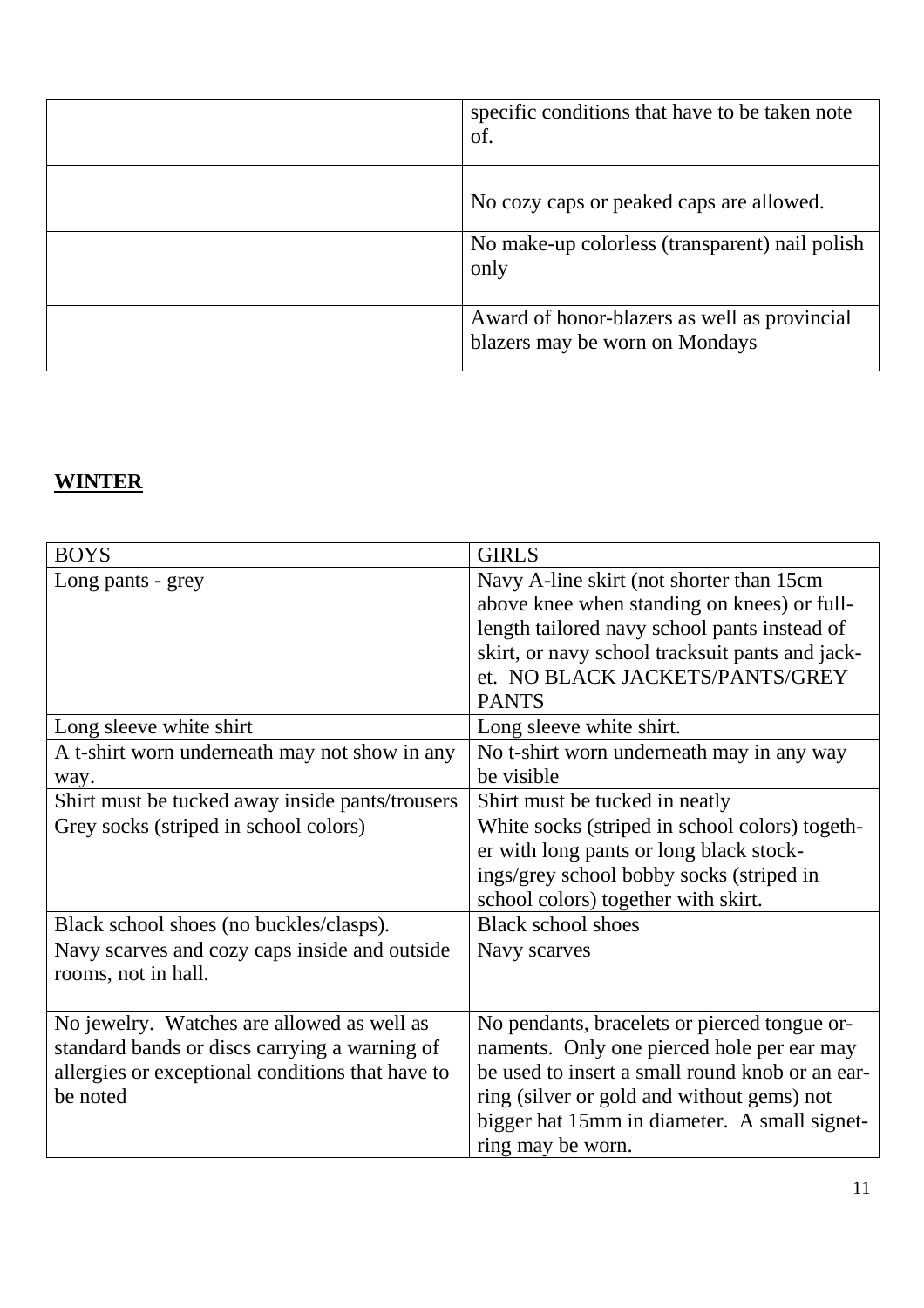| No make-up or nail polish.                                                                                                           | Watches are allowed as well as standard<br>bands or discs to indicate warnings of aller-<br>gies or specific conditions that have to be tak-<br>en note of. |
|--------------------------------------------------------------------------------------------------------------------------------------|-------------------------------------------------------------------------------------------------------------------------------------------------------------|
| Navy school tie (added school colors)<br>According to Industrial Law overalls are com-<br>pulsory in centers for practical training. | No make-up, colorless (transparent) nail<br>polish only.                                                                                                    |
| Overalls are not worn at the scholastics section                                                                                     | Navy school tie and its added school colors.                                                                                                                |
| Navy school jersey (stripes inserted in school<br>colors)                                                                            | Navy jersey (striped school colors)                                                                                                                         |
| Navy jacket of school track suit.                                                                                                    | Navy jacket, navy dry mac or school track-<br>suit.                                                                                                         |
| Navy dry mac (not decorated with all kinds of<br>badges, studs, etc.                                                                 | Navy dry mac not decorated or studded. Na-<br>vy school "dry-mac" with school badge avail-<br>able at providers                                             |
| Award of honor school blazers/provincial blaz-<br>ers may be worn on Mondays                                                         | Award of honor blazers or provincial blazers<br>may be worn on Monday.                                                                                      |

# **BOYS**

Hair and a neat appearance:

- \* Hair must be short and neat.
- \* Hair may not touch on the collar if head is held in normal upright position.
- \* Hair at the back in the neck may not end in a thick layer.
- \* It must not be possible to pull hair over top edge of ear.
- \* No hair gel may be used and neither may hair's colour be changed.
- \* It must not be possible to pull fringe hair over the browline.
- \* No strange or extra-ordinary hair styles are permitted (e.g. 'steps','punk', 'clustered little bunches', 'rasta', patterns,etc).
- \* **NB\* Boys must be properly shaved at all times.**
- \* Keep shoes clean and shiny and clothing clean and fresh.
- \* Nails must be clipped short and may not be visible when viewed from inside of the hand.

# **GIRLS**

Hair and a neat appearance:

- \* Hair (and appropriate hair-pieces) must have a natural color and be of the same color.
- \* Hair below the collar line must be tied.
- \* Ribbons, red elastics, slides or clasps preferably in navy, otherwise white and red will also be accepted.
- \* No beads or other ornaments in hair.
- \* Short hair must be kept in a neat and acceptable style.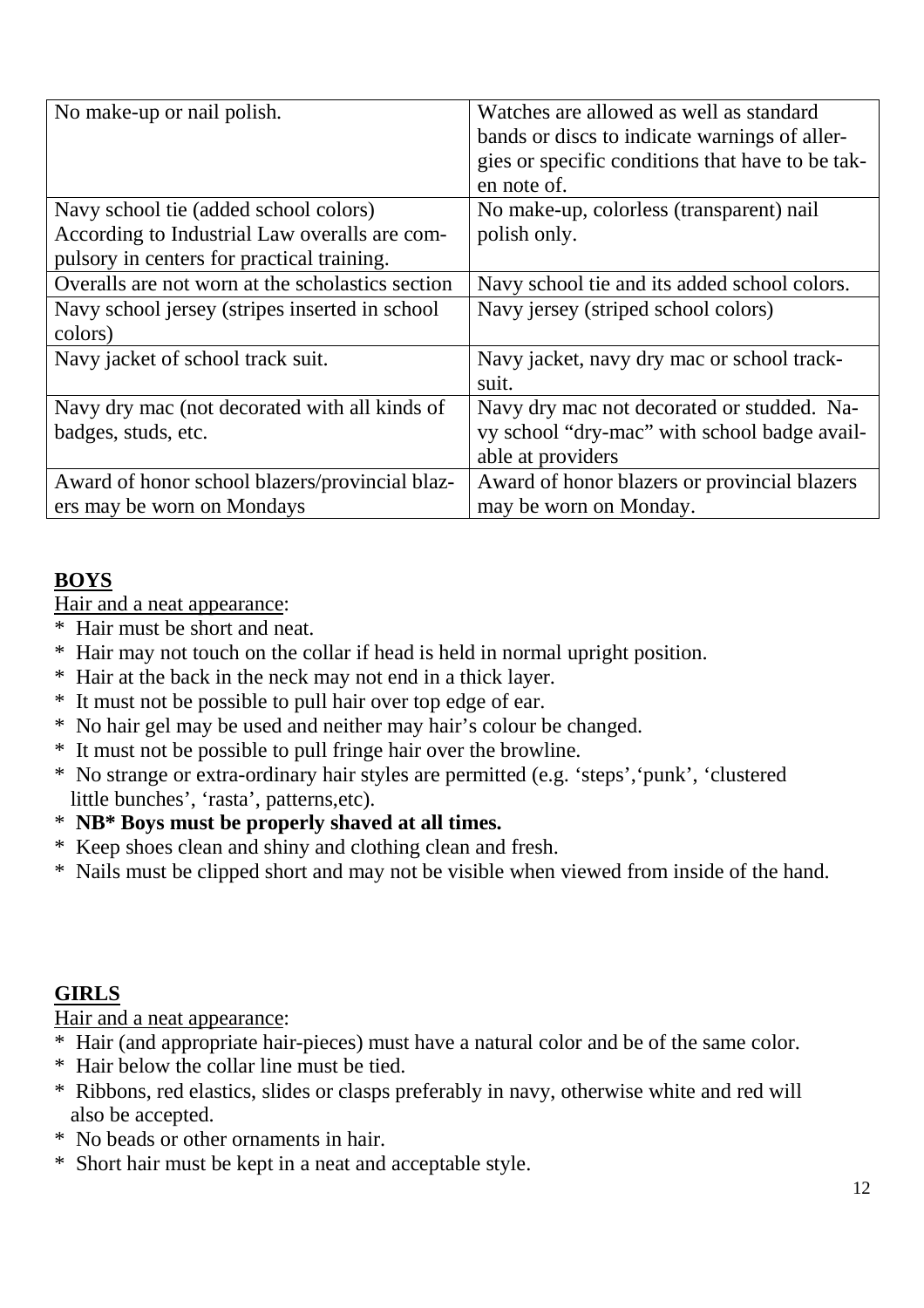- \* Gel or coloring for hair is not allowed.
- \* The fringe may not cover the brows.
- \* Keep shoes clean and shiny, keep clothing clean and fresh.

#### SPORTS WEAR: BOYS AND GIRLS

- \* Learners travel with school uniform to the event. NO CASUAL-WEAR!
- \* Learners are responsible for their own sportswear during sports periods
- \* School gold T-shirt and navy shorts must be worn during LO-sport periods.

Athletics / Cross country events

- \* Navy athletics short for girls or boys.
- \* School's prescribed athletics vest (school colors).
- \* School track suit as may be needed.

#### Rugby

- \* Each team's prescribed rugby jersey and rugby shorts will be indicated by the coach.
- \* School track suit as needed or requested.

#### Netball

- \* Each team's prescribed netball skirt, bib and shirt will be indicated by the coach.
- \* School track suit as may be needed or requested.

#### Swimming

- \* Black swimming costumes.
- \* School track suit or athletics wear to be worn over costume when not swimming.

#### Cricket

- \* White shirt long sleeves.
- \* White pants full-length (long).
- \* White socks.
- \* White track shoes (running shoes).

#### Soccer

- \* Each team's prescribed soccer jersey and soccer shorts will be indicated by the coach.
- \* School tracksuit as needed or requested.

#### Transport

**\* Please take note: NO learner will be allowed to use any form of school transport if the Attached indemnity form is not completed! This is a matter of urgency.**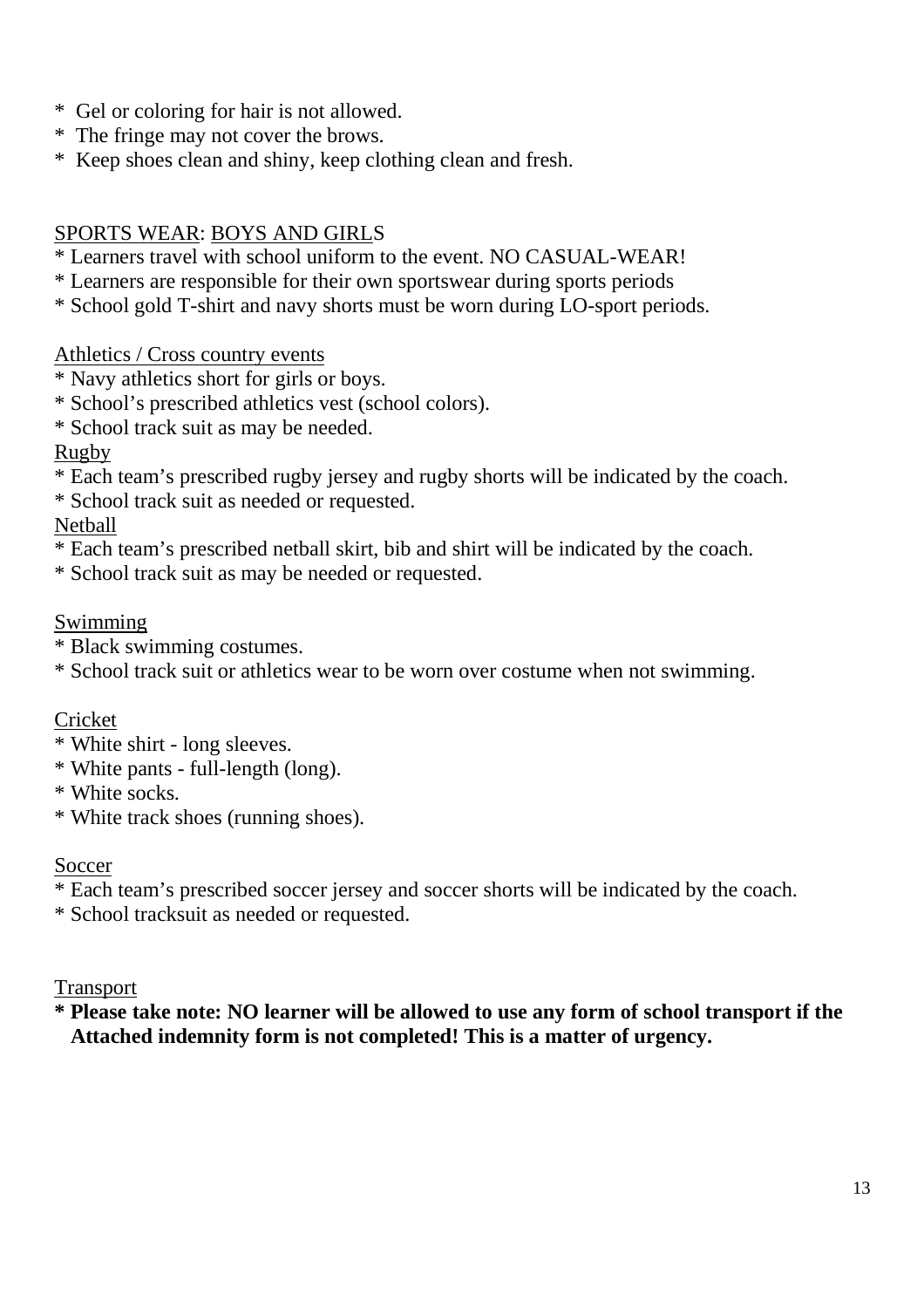# **DISCIPLINARY PROCEDURE:**

#### Step 1:

- **The teacher first tries to handle his/her own class discipline through strategies and warnings.** 

#### Step 2:

- If above-mentioned has no effect on the bad behaviour of the learner, negative points (misdemeanors) are written up with a short explanation of the situation. This is sent to the SASPAC Team to be entered into the system

#### Step 3:

- Every offense falls into a specific category
- Once a month an intervention week is held in which learners who have reached the first punishment milestone (-500 points or a Category C offense) are to rewrite the Code of Conduct in their respective groups.
- A Category C offense of -500 every time results in attending the intervention week together with an immediate disciplinary hearing.

#### Step 4:

- As soon as a learner reaches -1000 points and has to attend the intervention week for a SECOND time, an internal hearing will be held in which the learner and all his/her teachers will be involved.
- Category C offenses result in immediate disciplinary hearings.
- $\bullet$  The goal of this hearing is to give the learner a stern warning.

#### Step 5:

- As soon as a learner reaches -1500 points and has to attend the intervention week for a THIRD time, a second internal hearing is held in which the learner, all his/her teachers and a deputy principal will be involved.
- Category C offenses result in immediate disciplinary hearings.
- An applicable punishment (community service) will be handed down.

#### Step 6:

- As soon as a learner reaches -1500 points and has to attend the intervention week for a THIRD time, a formal disciplinary hearing is held and the learner may be suspended for 5 days or until his/her parents attend the hearing.
- & Category C offenses result in immediate disciplinary hearings.
- $\text{F}$  For every -500 increment after this step 6 is repeated up to the point where permission is received to expel the learner permanently.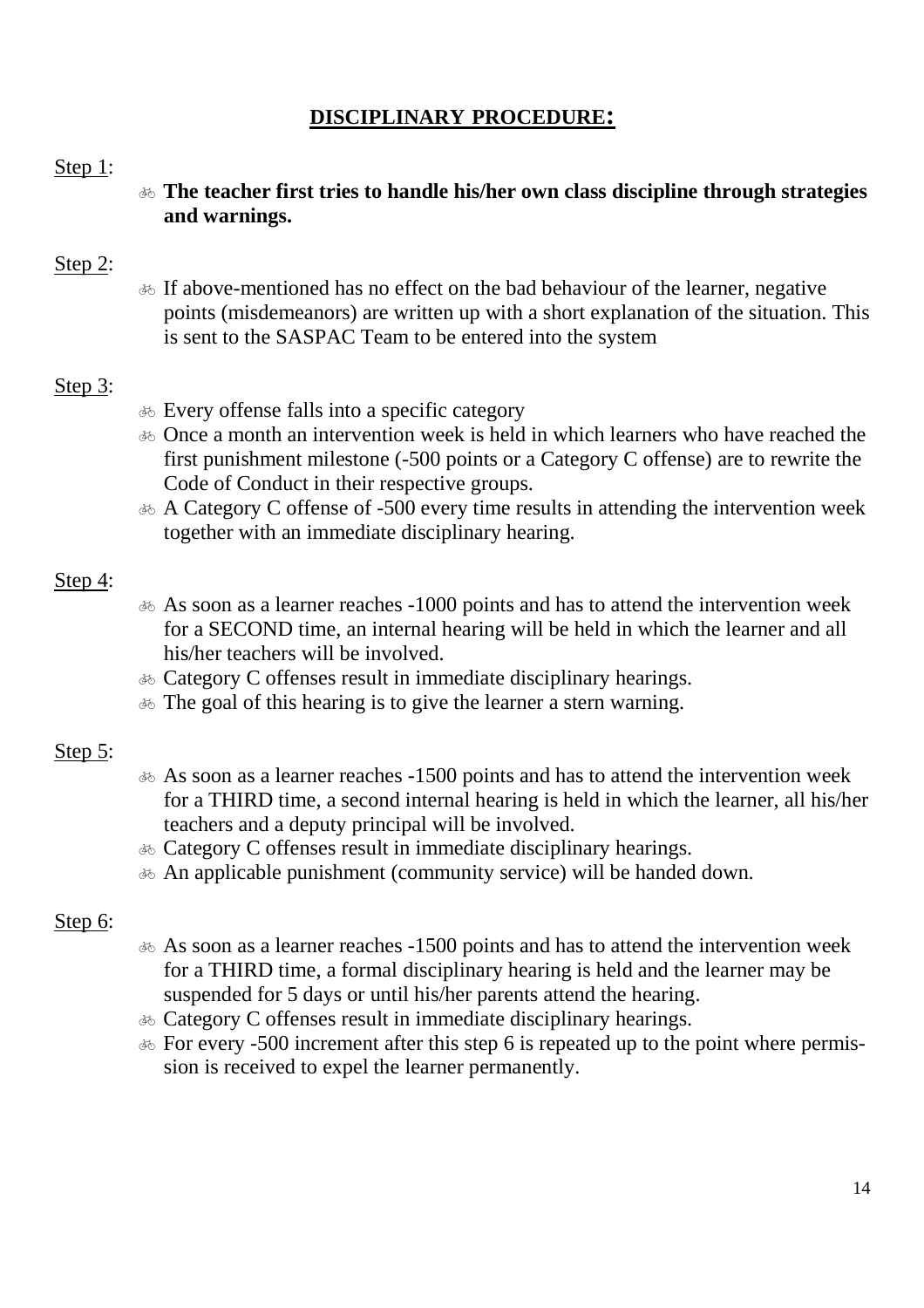| <b>LEVEL 1 OFFENCES</b>                  | <b>SACTION: LEVEL 1</b>                    |
|------------------------------------------|--------------------------------------------|
| A) Failing to attend class.              | SASPAC misdemeanors use code and           |
|                                          | maximum points accumulated.                |
| B) Leaving class without permission.     | <b>Refer Section C Disciplinary Proce-</b> |
|                                          | dures                                      |
| C) Failing to complete work or home-     | Parent/Guardian will be asked to come      |
| work.                                    | to school.                                 |
| D) Learner unshaven.                     | Send back home.                            |
| E) Appearance not in accordance with     |                                            |
| school rules.                            | Send back home to rectify the uniform      |
| F) Disruptive/misbehavior in class.      | <b>SASPAC</b>                              |
| G) Eating and drinking.                  | <b>SASPAC</b>                              |
| H) Use of cellphone in class.            | Confiscate the phone parents pay           |
|                                          | R200,00 fine or the school keep the        |
|                                          | phone for full 3 months from the date      |
| I) Swearing in class                     | Letter to Parent/s and 3days cool off      |
|                                          | period                                     |
| J) Failing to complete work or practical | Letter to parent/guardian to come to       |
| without valid reasons.                   | see the teacher with the learner. C.       |
|                                          | Learner must stay at home till parent      |
|                                          | report at school.                          |

#### **LEVELS OF DISCIPLINARY ACTION LEVEL 1 Offences are mainly related to classroom:**

### **Level 2 Offences**

The following offences are viewed as serious and the parents/guardians of the learner will be contacted. The sanction for such offences is dependent upon the circumstances and severity. In serious cases learners may face a principal enquiry (internal) where the school likely to recommend final Warning and/or internal suspension for 7days or more as a cooling off period and for the safety of the fellow learners and staff. Parents must use this time to intervene with the learners.

#### **INTERNAL SUSPENSION IMPLIES THE FOLLOWING:**

A learner may not represent the school in any way during sports or cultural activities during period of suspension. The learner will ONLY be allowed to write tests and exams.

#### **IN CASE OF A VIOLATION OF THE CODE OF CONDUCT (LEVEL 2 & LEVEL 3) FOR LEARN-ERS BY THE MEMBERS OF THE PREFECT BODY OR SCHOOL AND CLASS LEADERS.**

In conjunction with or as alternative to the above, suspension from duties for a period of up to 8weeks, or dismissal and permanent removal from the prefect body or other leadership position in the school.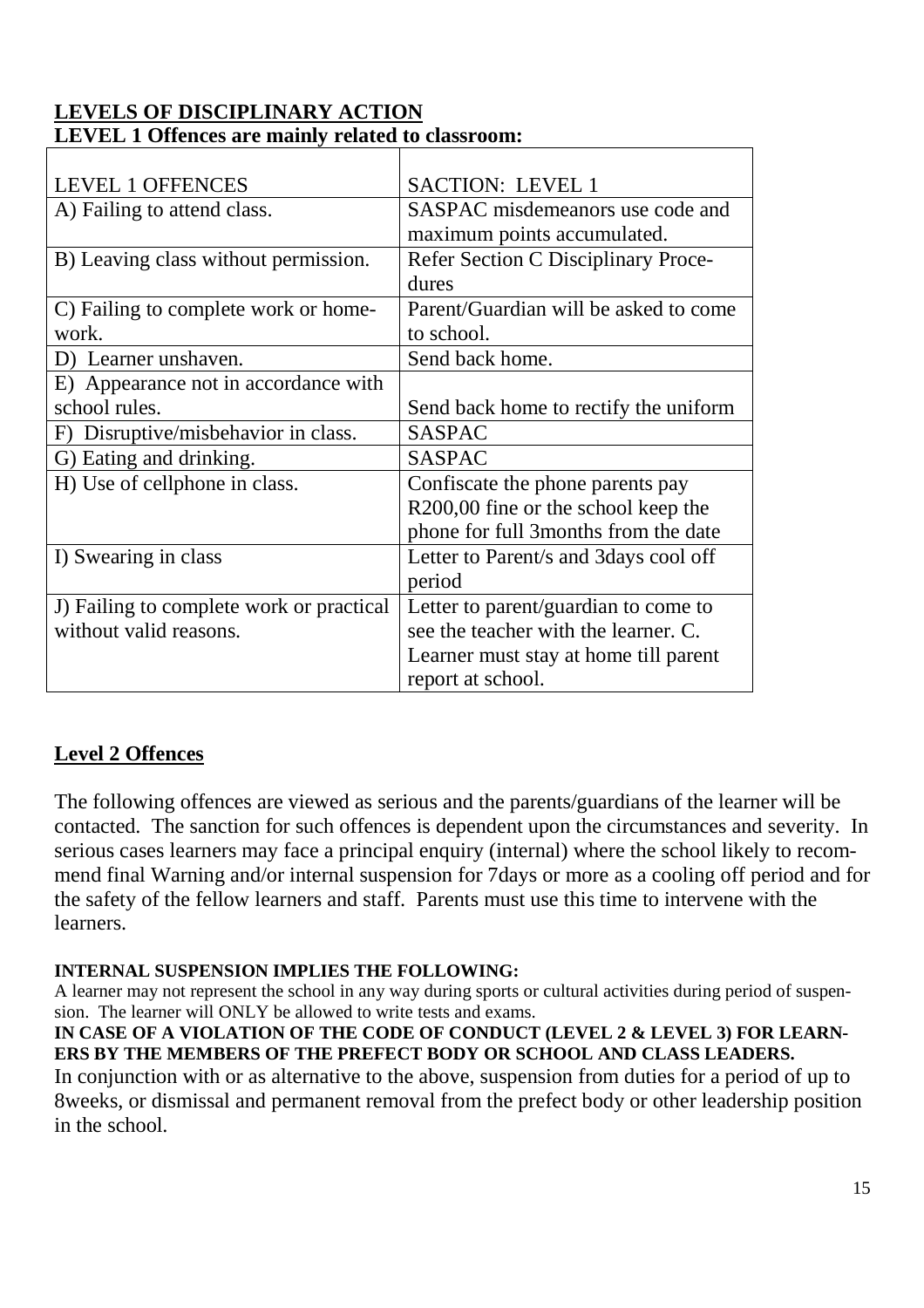### **PRINCIPAL ENQUIRY**

- Internal enquiry
- Disciplinary committee: consist of the Principal, a Deputy Principal, HOD Educational guidance, Teacher and Senior Housemaster.

### **1) DISHONESTY**

Dishonesty refers to lying, deceit, giving false information etc. This also include signing out with a falsified letter, writing a letter on behalf of someone else, falsified telephone calls or falsifying signature.

### **2) INSOLENCE/DISRESPECT/CHALLENGING AUTHORITY**

All learners are expected to be courteous and respectful and to comply with the instructions from the staff, senior learners (Year 4) and other school officials whilst under the jurisdiction of the school. Any form of rude or insolent behavior challenging of authority and failing to comply with legitimate instructions are viewed as serious offences.

### **3) DEFAMATORY LANGUAGE**

Use of defamatory language includes remarks and offending someone's honor through hurtful remarks.

### **4) DRINKING OR BEING IN POSSESSION OF ALCOHOL**

No alcohol beverages of any sort may be kept or consumed by a learner whilst under jurisdictions of the school, whether on or off the school premises. (Refer to drug policy)

#### **5) BULLYING/ROUGH PLAY**

Every learner is entitled to respect. This means that learners may expect NOT TO BE harmed, injured, insulted or demean in any way PTO.

Encroaching upon the personal eights of others, or contributing to their unhappiness in any way, whether in the form of bullying. Bullying may be physical or verbal, it may also be silent.

### **6) BUNKING OUT**

This refers to the practice of leaving the school premises without permission slip form the principal's secretary or a member of staff duly delegated the responsibility will be dealt with accordingly. Refer to level one offences.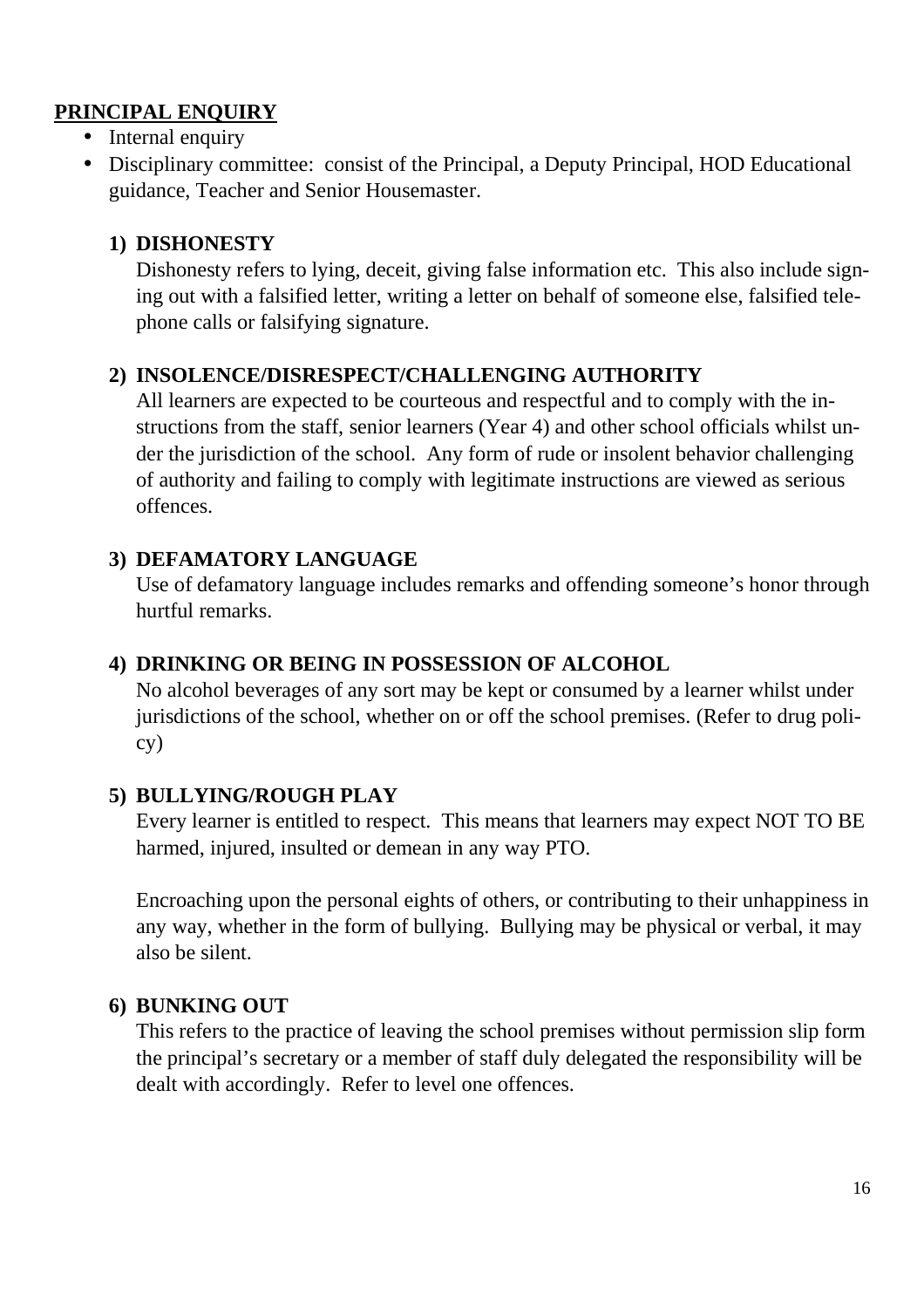# **7) VANDALISM**

School property includes the following;

- The grounds and buildings occupied by the school, as well as any permanent addition to such ground and buildings.
- All other property including equipment, books, motor vehicles, stores and buildings or with regard to which the school could be held legally liable in case of any damage or loss.
- No learner may remove any school property from the school ground without the prior consent of the principal or the teacher of the school.

### **8) POSSESSION/USE OF ANY DANGEROUS WEAPON**

The possession of fire arms of any description while under jurisdiction of the school is strictly prohibited. The use of weapons of any form, including knives or any other "toy" which shoots pellets or bullets of any kind is considered a serious offence.

# **9) SMOKING OR BEING IN POSSESSION OF TOBACCO**

No learners may be in possession of, or use tobacco/cigarettes in any way whilst under the jurisdiction of the school.

# **NB: Frequent repetition of level 2 infringement or failing to attend INTER-VENTION WEEK, will result in:**

• **Refer the learner to SGB disciplinary hearing.**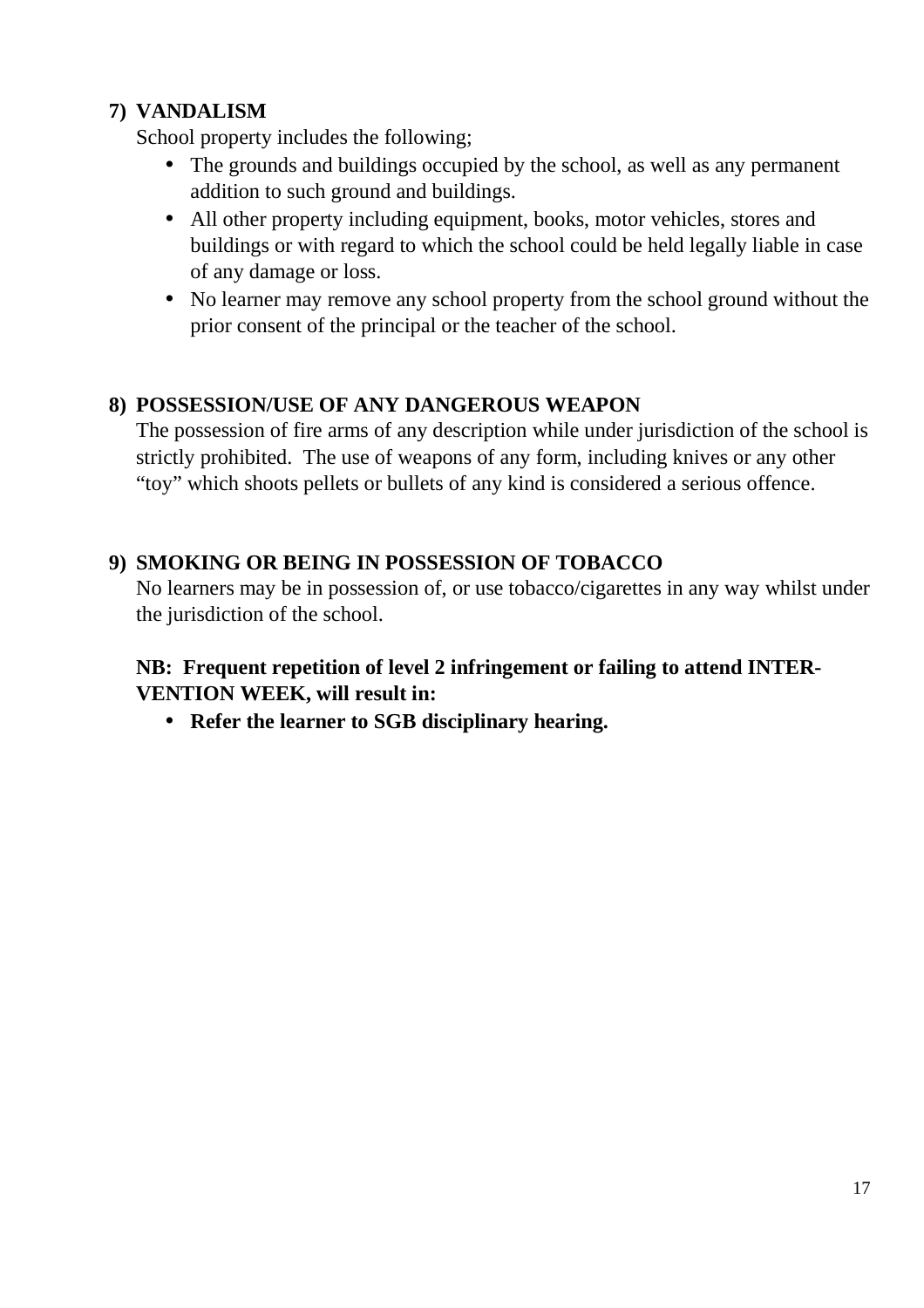# **ADDITIONAL STEPS:**

# **OTHERS INVOLVED (Community/Police/Welfare/Child Care, etc.) -STAKEHOLDERS**

Police may be summoned immediately for theft or possession of 'drugs' (see drug policy)

- Individuals have the right to file a charge for physical abuse at any time. Learners must, therefore, report any form of threatening behaviour/victimization to a teacher and it has to be reported to parents as well.
- Assistance from child care/protection, social workers, churches, psychologists, etc. may be requested by executive team or grade teachers in the interest of the learner.
- For the learners' sake members of the community are requested to report to the the school any misconduct by a learner dressed in Die Wilge school uniform.
- Each parent, guardian, learner, teacher, member of committee/management team or governing body must keep himself/herself informed on the contents of the code of conduct and disciplinary procedure.
- Suggestions for possible changes/Recommendations must be submitted with the responsible deputy principal each year September for discussion/consideration during meeting of executive team, school staff, governing body early October.
- Towards the end of October the final document must be made available.
- At the beginning of each year the document must be signed by the Circuit Manager and each parent, guardian, learner, teacher, member of governing body.